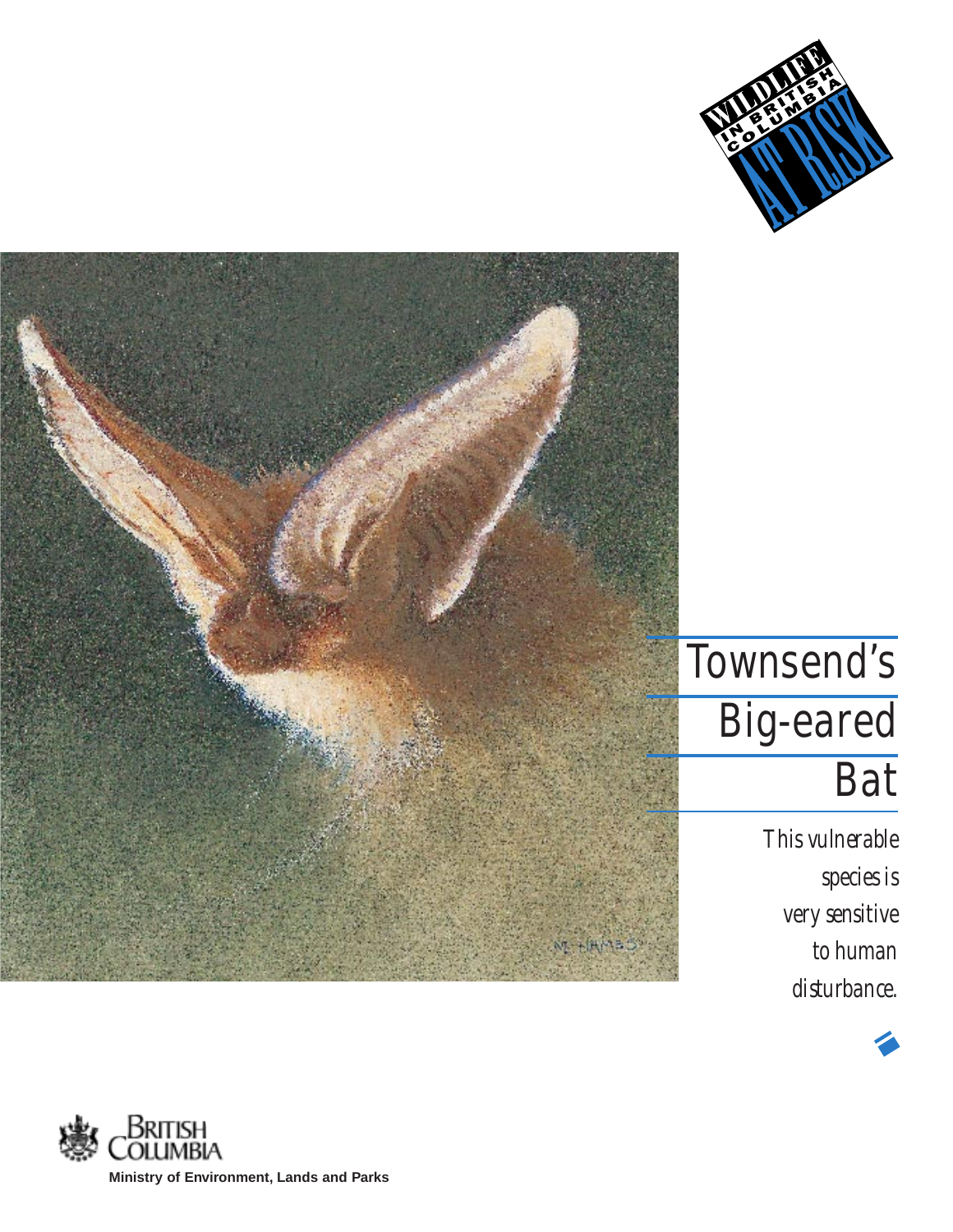## Why are Townsend's Big-eared Bats at risk?

The Castle Control of the Castle Castle Castle<br>Because they are confined to small<br>regions of suitable habitat at low ele-<br>vations in the southern part of because they are confined to small regions of suitable habitat at low elevations in the southern part of British Columbia – precisely the areas that humans prefer to occupy. Also known as the Lump-nosed Bat or Western Big-eared Bat, this species is sparsely distributed across its range. Townsend's Big-eared Bats are particularly vulnerable to disturbance by peo-

ple. Like many other bat species, in summer they form maternity colonies, often in buildings, and in winter they gather together to hibernate in caves or mines. However, when roosting in these sites, Townsend's Big-eared Bats do not hide in crevices like many bats do and so are very susceptible to intrusions or vandalism. In British Columbia, no hibernation sites and only one maternity colony are protected from human entry. Disturbance of females with young can severely

lower breeding success. Repeated disturbance at winter hibernacula can cause energy loss, abandonment of the caves and death.

Various land use or industrial activities near bat colonies or in their foraging areas can adversely affect Townsend's Big-eared Bat. Insecticide spraying on agricultural or forest lands is of particular concern, because it destroys the bat's food supply.

Like other bats, this species has a very low reproductive rate. Females bear only one young per year. Thus, even low rates of mortality caused by people, when added to natural losses can result in population declines and eventual elimination of local colonies.

In view of its apparently small provincial population size, vulnerability to disturbance and low reproductive rate, the future of this little-known bat in British Columbia is indeed uncertain.

#### What is their status?

The Castle Court of States.<br>
The Mexico and the Western United<br>
States. However, populations are<br>
declining in monu anset and the mosics ownsend's Big-eared Bats have a broad distribution, including most of Mexico and the Western United declining in many areas and the species has been designated as endangered, threatened or of special concern throughout most of its range. In California, for example, this bat was once common, but its numbers have decl-

> ined sharply and the species is now considered uncommon. Many known maternity colonies in limestone caves in California have been abandoned, although other maternity sites exist in mines and buildings. At many former colony locations in Oregon, this species is no longer found or occurs in

*The species has been designated of special concern throughout most of its range.*

reduced numbers.

In British Columbia, only a few maternity colonies, totalling about 350 bats, have been documented. About 16 coastal and interior hibernation sites have been discovered, but 14 of these had 6 or fewer bats when surveyed and the largest colony numbered only 48; our total known winter population is less than 100 bats. Although additional undiscovered colonies probably exist, the total provincial population of this bat is likely very small.

In view of the rarity and vulnerability of Townsend's Big-eared Bat, it has been placed on British Columbia's Blue List. Blue-listed species are considered vulnerable, in contrast to those

on the Red List, which are being considered for legal designation as Threatened or Endangered. Like other bats, this species receives general protection against harassment, killing or possession under the British Columbia Wildlife Act. However, most habitats used by these valuable animals do not currently receive any effective protection.

## What do they look like?

There are they reck like.<br>
Thinus (Plecotus) townsendii – is eas-<br>
ily distinguished from other British<br>
Columbia bats by its enormous ears,<br>
which measure about helf its hody ownsend's Big-eared Bat – *Corynorhinus (Plecotus) townsendii* – is easily distinguished from other British which measure about half its body length, and the two fleshy protrusions on its muzzle. These account for its common names of "big-eared" or "lumpnosed"bat. The fleshy projections on the nose, known as pararhinal glands, may function as sexual scent glands. The large ears of this bat probably have several functions, the most important of which is to funnel sounds into the ear canal. The ears also have an abundant blood supply and assist in the regulation of body temperature. In flight, the ears are directed forward in plane with the body, leading some researchers to suggest that they may also provide lift during flight.

Two other British Columbia species, the Spotted and Pallid bats, also have very large ears. However, the Spotted Bat is readily distinguished by its prominent black and white markings, and the Pallid Bat by its lighter colour and ears that are not joined at their bases. In addition, the Spotted and Pallid bats are both larger than Townsend's Big-eared Bat.

The long fur on the back of Townsend's Big-eared Bat varies from pale brown to blackish-grey, while the hairs in the underfur are paler. Male and female big-eared bats have similar colouring. Bats from coastal areas tend to be darker than bats from the interior of the province. The tragus or earlet, an erect fleshy structure found at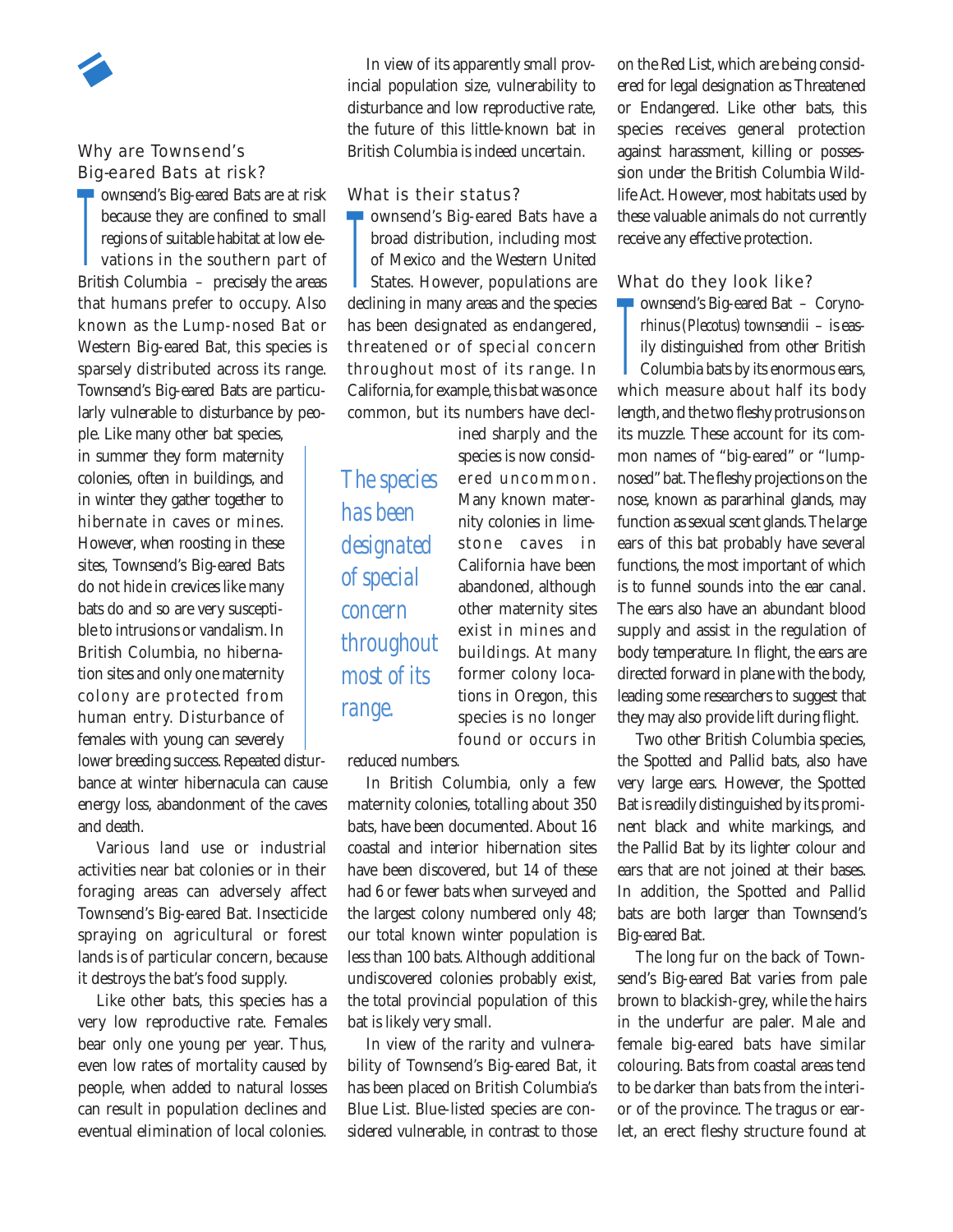

the base of the ear in all bats, is about one-third of the ear length and pointed in this species.

Compared to other British Columbia bats – which have wing-spans ranging from about 22 centimetres in the diminutive California Myotis to 40 cm in the Hoary Bat – Townsend's Big-eared Bat is a medium-size species. It has a wingspan of about 30 cm, a total length of 10 cm and a weight of 8½ grams, only 1½ g more than a one-dollar coin. The surface area of a Townsend's Big-eared Bat's wings is large relative to its body weight. This gives these bats an exceptional capacity for manoeuvrable flight and the ability to fly at low speeds and to hover. Straight-line flight speeds of about 3 to 6 metres per second have been reported.

Like all bats, Townsend's Big-eared Bats have five claws on each hind foot, which they use to hang head-down when roosting. In maternity colonies, the females form one or more tight clusters to preserve body heat. In hibernating colonies, which include both sexes, the bats usually hang singly or in small groups from cave walls or roofs. When in a state of hibernation or torpor (a short-term, hibernationlike state) the ears are coiled like a ram's horn, the wings are folded and the fur is erected to give maximum insulation.

#### How do they reproduce?

T ownsend's Big-eared Bats mate in autumn and early winter at their hibernation sites, the only **place** where the two sexes commonly occur together. Breeding is accompanied by ritualistic vocalisations and head nuzzling. Sperm is stored all winter in the female

reproductive tract, and ovulation and fertilisation do not occur until spring. With this unusual strategy, called delayed fertilisation, mating takes place when the adults are in peak physical condition, but pups are not born until early the next summer when foraging conditions are good for mother bats and their young. Delayed fertilisation occurs in most bats that live in north-temperate areas. Bats are the only mammals that employ this reproductive strategy.

In spring, the pregnant females move to summer maternity colonies that are usually within a few kilometres of the hibernaculum. They show great site fidelity, returning to the same location each year. Here, the young bats, naked at birth, are born and nursed. During summer, the males do not associate with the maternity colonies and are believed to roost singly in scattered locations. They play no part in raising the young.

In the United States, nursery colonies typically contain 50 to 150 bats and are found in mine shafts, caves or buildings. The known maternity sites in British Columbia – located in attics, barns and a military bunker – house 25 to 100 bats. Buildings may be preferred in British Columbia because bats need warm sites to promote development of their young and caves here may be too cold.

The gestation period of Townsend's

*In maternity colonies the females form tight clusters to preserve body heat.*

Big-eared Bat is a variable 56 to 100 days, depending on the temperature in the maternity site. Cold temperatures cause torpor in pregnant females, which slows foetal development. Only a single offspring is produced by each female, but usually 90 to 100 percent

of the females produce young. Births in British Columbia are believed to occur from late June to mid July. The young bats are large at birth: 25 percent of the weight of the adults! They grow extremely fast and are capable of flight at a remarkable 2½ to 3 weeks of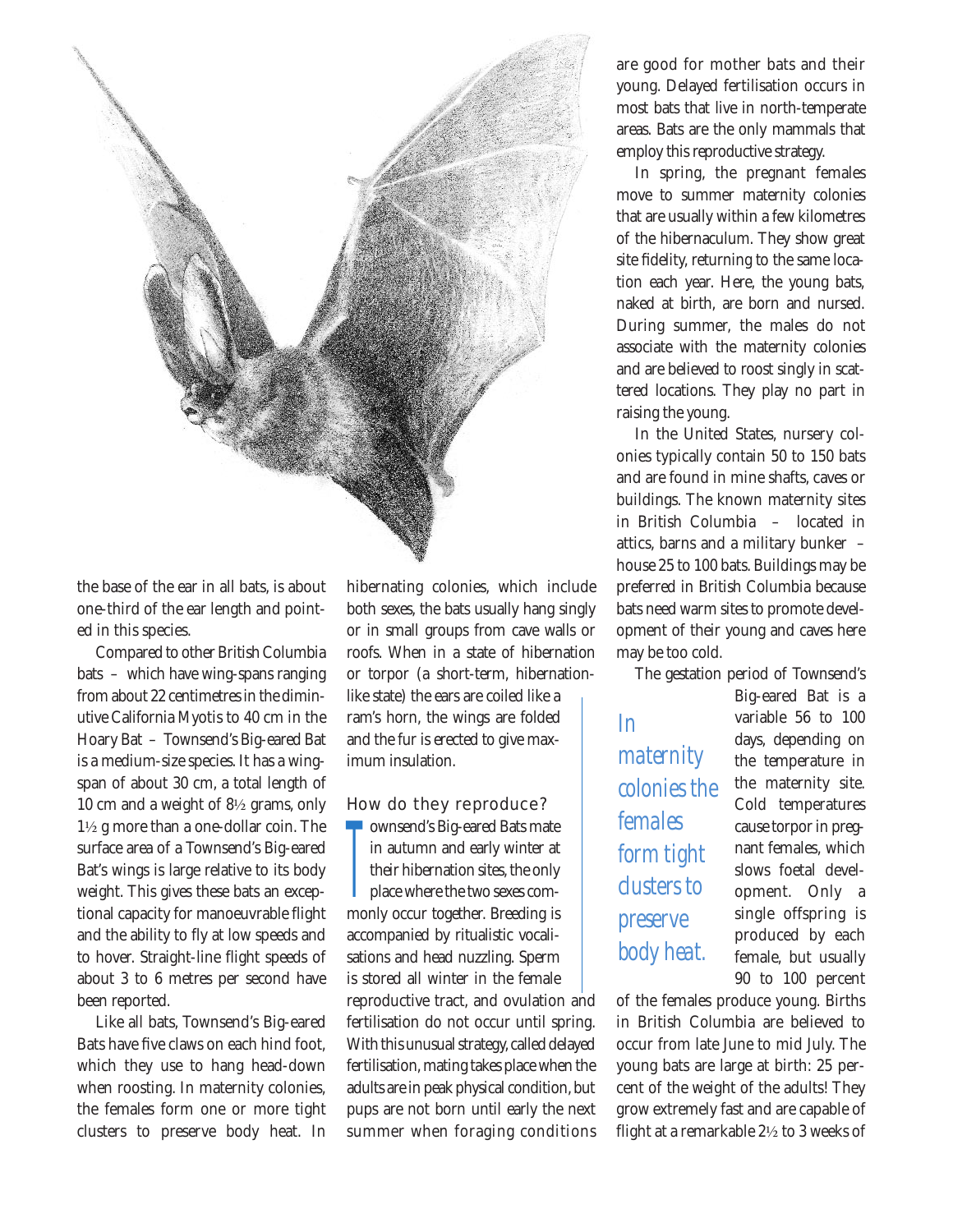age. They reach adult size in one month and are weaned at about 6 weeks. After the maternity colonies break up around August and the newly independent pups begin learning to forage for themselves, natural mortality of young bats is high. Hibernation is another challenge; probably only 40 to 50 percent survive their first winter. Natural death rates among adults are relatively low, with some living at least 16 years. Young females of Townsend's Bigeared Bat breed in their first autumn; males not until the following year.



#### What do they eat?

**T**<br>= he diet of Townsend's Big-eared Bat has not been studied in British Columbia, but it is likely to be similar to the diet in the United States, where small moths about 3 to 10 millimetres long are the major prey. Other insects eaten include lacewings, dung beetles, flies and sawflies. A late flyer, this bat emerges just after dark, feeds several times during the night and returns to its day roost just before dawn. Temporary night-roosts are used between bouts of foraging. Nursing females leave their young in the maternity colony when they are foraging.

This species has a sophisticated echolocation system and an exceptional ability to detect and avoid objects, including mist nets used by researchers to catch bats alive. This sonar is also

used to locate the insects on which it feeds. It is able to emit echolocation pulses through its nose almost as well as from its mouth, an unusual trait in bats. The low intensity sounds this bat produces enable it to locate and "glean" insects from vegetation or other surfaces, although most insects are probably captured in the air. Gleaning behaviour may allow Townsend's Big-eared Bat to take advantage of forest habitats that are not used by some less manoeuvrable species.

Habitat selection by foraging bigeared bats has not been studied in British Columbia. Elsewhere, however, the most important foraging habitats for this species include insect-rich riparian zones, as well as wetlands, forest edges and open woodland.

#### What makes them unique?

 $\sum_{n=1}^{n}$ s a group, bats are among the most unusual of all mammals. Although hey suckle their young and have hair, the similarity to bears, moose or whales ends there. An ancient but successful group, over 1000 species of bats have evolved over the past 60 million years and they inhabit all continents except Antarctica. The only mammals to have mastered true flight, they vary in size from the two-gram Hog-nosed Bat of Thailand to the

Gigantic Flying Foxes of southeast Asia with wingspans up to two metres. Bats occupy almost every kind of tropical, subtropical and temperate habitat and have evolved strategies to feed on insects, frogs, fish,

fruit, pollen, nectar and even on other mammals and blood. Some are important pollinators of flowers. British Columbia is fortunate to have



16 species of this remarkable group, more than any other province in Canada.

Since Townsend's Big-eared Bat is a relatively sedentary species, staying year-round within a radius of about 20 to 30 kilometres, British Columbia's small populations are resident here year round. Although it is a social species and forms colonies, these groups are small compared to



those of most other colonial bats. This bat is primarily a cave and mine dweller throughout its range, but also occupies buildings and likely uses large trees as well.

At the lati-

tude of British Columbia, the ability to hibernate is crucial for resident bats, because insects are not active in winter. Before entering hibernation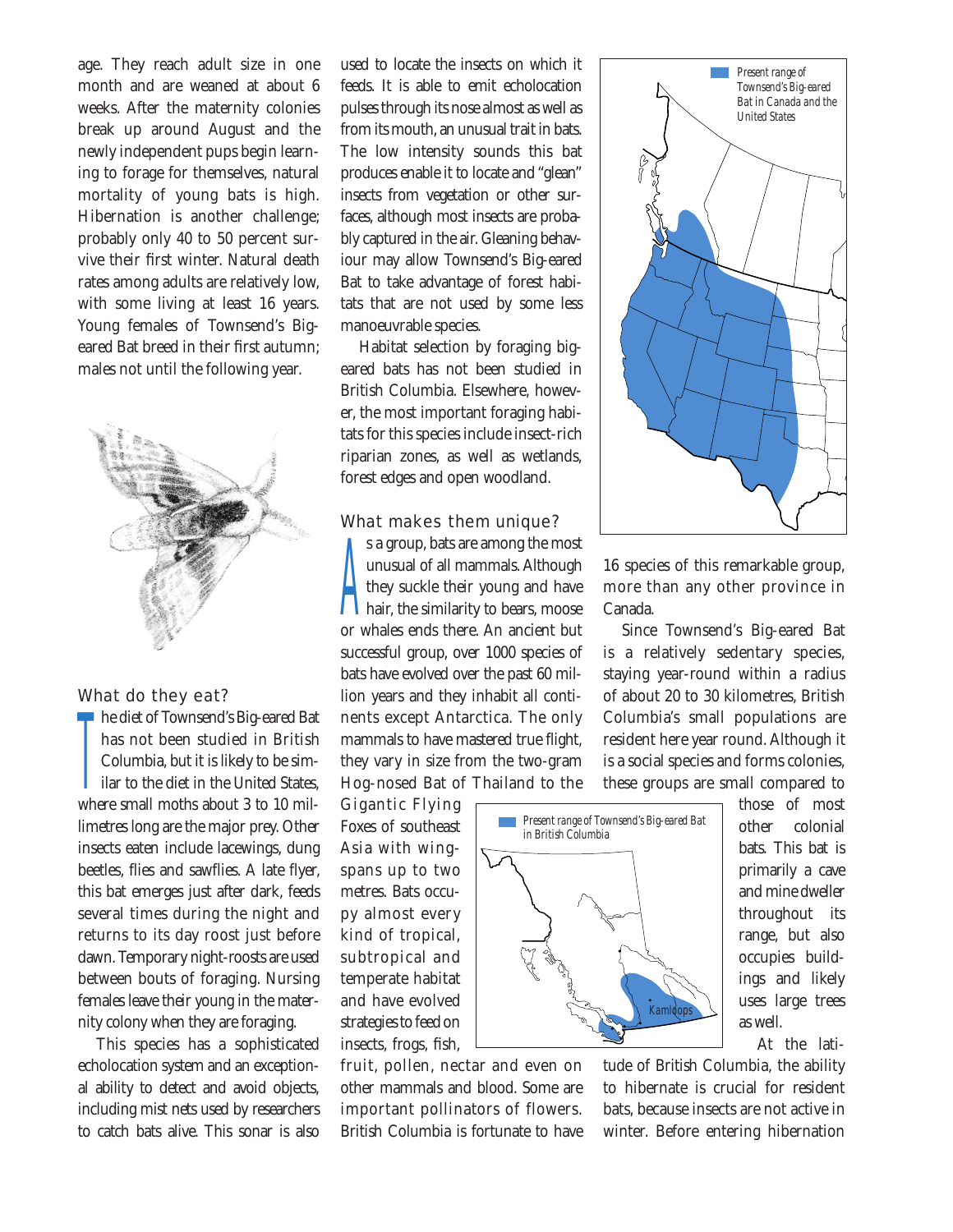these bats accumulate an additional 40 percent of their summer weight in the form of fat to use as energy through the winter. Hibernation sites are carefully selected on the basis of their temperature and humidity. The best hibernacula for Townsend's Big-eared Bats are caves or mines with a relatively constant temperature of 4 to 10°C, although studies in British Columbia have shown that

temperatures down to -7°C may be tolerated for short periods. During hibernation, body temperature drops to near that of the cave and heart rate drops from over 100 to around 5 beats per minute. Buildings here are not suitable for hibernation because they do not have constant, cool temperatures.

During hibernation, Townsend's Big-eared Bats may lose more than half their autumn weight, a more extreme loss than in most other bats. This species rouses readily from hibernation in response to tem-

perature change or disturbance and will change its location in the cave or even move to another cave in midwinter. Hibernating individuals can fly with-in 20 to 30 minutes of arousal, at a body temperature of 28 to 30°C. Arousal and movement during winter consumes a lot of stored energy and contributes to weight loss, making it more difficult for bats to survive the winter.

In British Columbia, Townsend's Big-eared Bats have been found in winter roosts between late September and May. They may also enter a state of temporary torpor during cool summer nights, showing a remarkable ability to change their body temperature within minutes.

## Where do they live?

—<br>—<br>… ownsend's Big-eared Bat occurs only in North America, where it ranges from southern Mexico to southern British Columbia in the west, and eastward to South Dakota, Kansas and Texas. Isolated populations occur in limestone regions in the



**THIS BAT HAS VERY LARGE EARS.** Maarten Vonhof photo

eastern states. It tolerates environmental conditions that vary from moist coastal forest to semi-desert scrublands, but its distribution in North America is probably determined more by the presence of cave-rich terrain than by the kind of vegetation in the area. Locally, riparian habitats, wetlands and other moist places are important foraging sites for Townsend's Big-eared Bat.

In British Columbia, the species has been found from Vancouver Island east to Cranbrook, and north to Williams Lake. On the coast it is most common along the east coast of Vancouver Island south of Campbell River, but records also exist for the lower Fraser

Valley. In the Interior, most records of this bat are from the Okanagan, Shuswap, Kamloops, Williams Lake and Kootenay areas. Its general preference seems to be for regions that are relatively warm and dry in summer and not extremely cold in winter. This includes the Coastal Douglasfir, Bunchgrass, Ponderosa Pine and Interior Douglas-fir zones.

Wintering big-eared bats have been

found in caves or mines in the Gulf Islands, in the South Okanagan Valley, at Kamloops Lake and along the Fraser River near Williams Lake. The summer nursery sites of bats from these locations remain unknown. Likewise, hibernation sites of the few known maternity colonies have not been discovered. Much more research is needed to find out where these bats live.

#### What can we do?

—<br>|<br>| n British Columbia, Townsend's Big-eared Bat is rare and poorly known There is a major need for more

complete inventory information so that sites used by these vulnerable bats, particularly hibernation and maternity colonies, can be adequately protected. Although inventory of some caves and mines in southern British Columbia has been carried out, many others have not been searched. Local naturalists and cavers can be a great help during this kind of inventory work.

Heightened awareness of the characteristics and status of Townsend's Bigeared Bat, and bats in general, is needed so that more observations of them by the public are accurately reported. Greater awareness would also reduce the fear that many people have of bats.